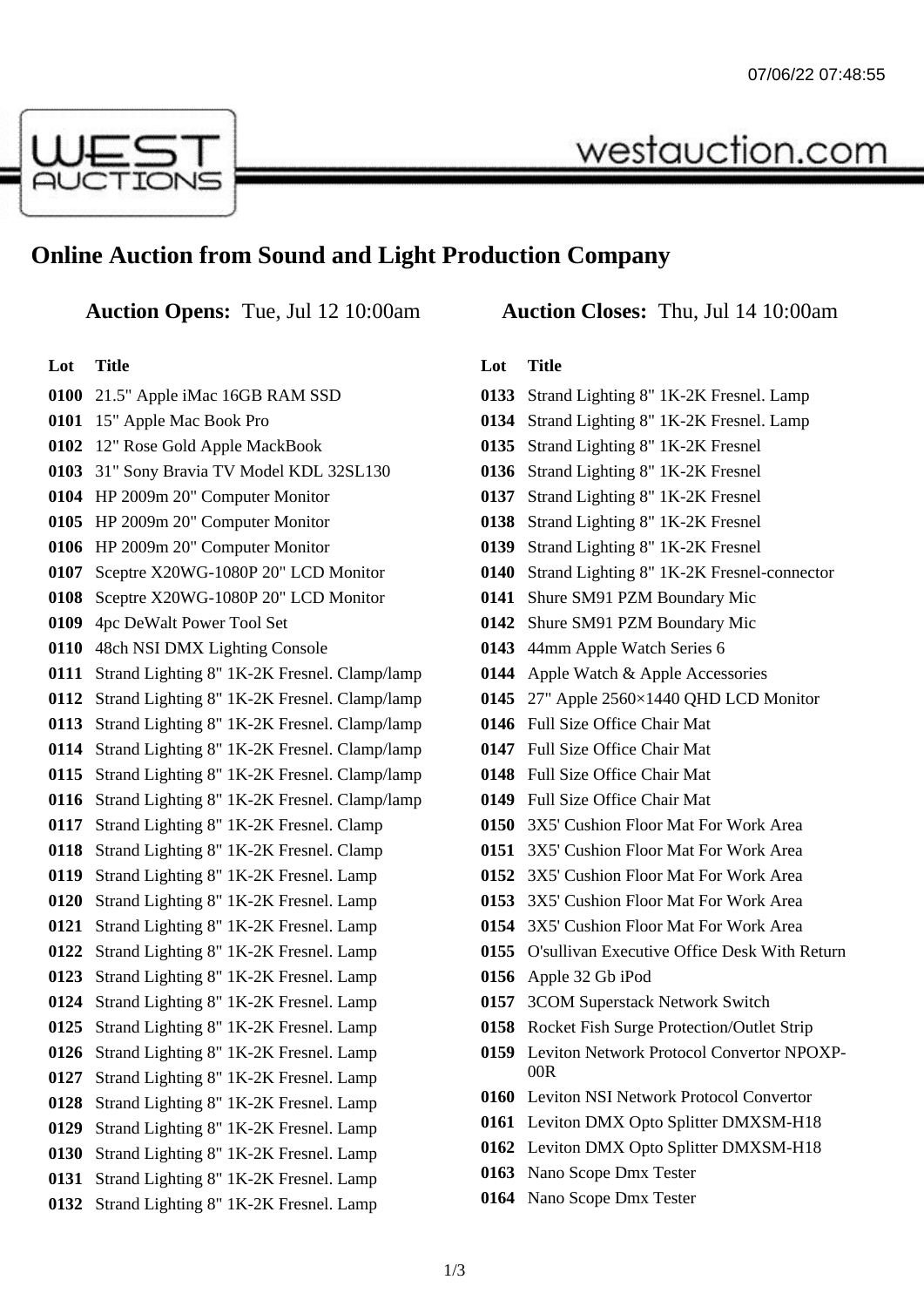#### **Lot Title**

- (2) M-Audio BX5 Studio Monitors
- Cyber Power UPS
- Visio VX37L 37" TV/Monitor
- Denon DRA-297 Am/Fm Stereo Receiver
- Sony Super Audio CD Changer
- Heavy Duty Fellows Office Shredder
- Aluminum Par 56 With Lamp
- Aluminum Par 56 With Lamp
- Aluminum Par 56 With Lamp
- Lot of Over 200 Printable CD-Rs
- Lot of (2) Label Machines In Case
- Small Vanguard Equipment Case
- PowerBuilt 2 Ton Automotive Jack
- Paramount 17" Hedge Trimmer
- (10) Halco 40W R14 Lamps
- Shrink Wrap Machine
- Chauvet Hurricane Hazer
- Bucket of (16) Various Replacement Drivers
- Dyson DC14 Vacuum Complete
- (2) Desk Stands with Condenser Mic Clips
- Lot of Computer Parts and Supplies
- Canon P 26-DH 12 Digit Printing Calculator
- 2 DMX cables
- Leviton 32 Circuit Lighting Control Box
- Leviton 32 Circuit Lighting Control Box
- Leviton 32 Circuit Lighting Control Box
- Leviton 32 Circuit Lighting Control Box
- Leviton 32 Circuit Lighting Control Box
- King James Bible On Audio CD
- Holmes Space Heater
- (30+) Partial Spools Of Various Cable
- Lot-Office Corkboard, Etc.
- 6' Aluminum Ladder
- Box Of Ramsa 800 Series Mixer Parts
- Master Pack Of (4) Halogen Track Lights
- Master Pack Of (4) Halogen Track Lights
- Master Pack Of (4) Halogen Track Lights
- Master Pack Of (4) Halogen Track Lights
- Master Pack Of (4) Halogen Track Lights
- Master Pack Of (4) Halogen Track Lights Master Pack Of (4) Halogen Track Lights
- Master Pack Of (4) Halogen Track Lights
- Master Pack of (4) Halogen Track Lights
- **Lot Title**
- Master Pack Of 4 Halogen Track Lights
- 88"X88" Maroon Blanket
- Mcgraw 3 Gallon 110 Psi Air Compressor
- (9) Various Office Trash Cans
- CCTV Security Camera System
- 150' Digital Audio Snake Cable
- 150' Digital Audio Snake Cable
- 64"X32"X21" Road Case On Casters
- (5) 14"X12"X6" Part Storage Bins Filled With Small Electronic Parts
- Box Of Sound Absorption Material Hangers
- Box Of Sound Absorption Material Hangers
- Box Of Sound Absorption Material Hangers
- DAEWOO DC Window Air Conditioner Unit
- DAEWOO DC Window Air Conditioner Unit
- 48" Drywall T Square
- Pair of 44 Space Middle Atlantic Rack Rail
- Pair of 44 Space Middle Atlantic Rack Rail
- Pair of 44 Space Middle Atlantic Rack Rail
- Stinger 2-Gallon Wet Dry Vac
- Lot Of Wiremold Steel Wire Molding
- 29"X20"X15" Foot Locker Style Road Case
- 42"X29"X19" Road Case On Casters
- 38"X37"X26" Road Case On Casters
- (70+) Kitchen And Break Room Items
- (4) Folding Stools
- Keurig Coffee Maker And Accessories
- JBL Subwoofer PSS300SUB
- (2000) Small Sealable Poly Bags
- (20+) Office Items
- (2) Swiss Army Knifes And Other Tools
- Jan Al 51"X22"X20" Drop Case
- Lot of Computer Mice and Accessories
- Full Size Regulation Pro Fire Extinguisher
- Full Size Regulation Pro Fire Extinguisher
- Full Size Regulation Pro Fire Extinguisher
- Full Size Regulation Pro Fire Extinguisher
- Full Size Regulation Pro Fire Extinguisher
- Lot Of (5) 50' Mic Cables
- Lot Of (5) 50' Mic Cables
- Lot Of (3) 50' Mic Cables
- Lot Of (5) 30' Mic Cables
- Lot Of (5) 30' Mic Cables